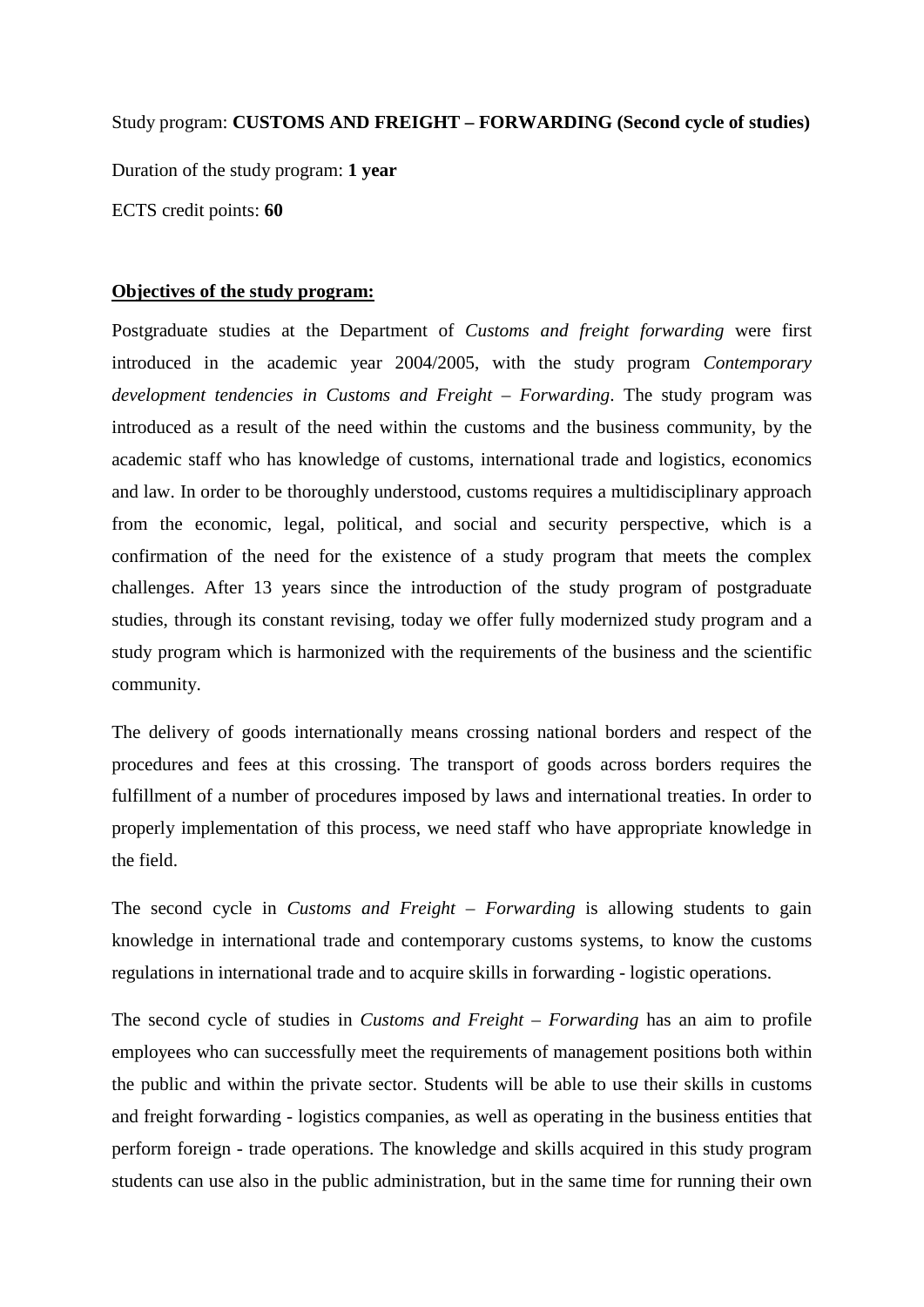business, especially in the freight forwarding - logistics sector. They'll gain knowledge, skills and abilities that will allow them to smoothly carry out their activities in the field of foreign trade. The knowledge and skills acquired during their studies, also enable students for easier acquisition of advocating licenses in the activities that have be done before the customs authorities. Knowledge in the field of customs and freight forwarding gained on this study program fully complies with the European and global trends and standards for customs and freight forwarding activities, which allows the students their involvement in international institutions in this area, such as the World Customs Organization, World Trade Organization.

The goal of the second cycle in *Customs and Freight – Forwarding* is also to prepare a part of the students for their further upgrading in the area of international trade, logistics, management, economics and law, giving the basis and motivation for their involvement in the academic community and gaining doctoral degree on some of domestic or foreign universities.

| Knowledge and                       | - Demonstrates knowledge and qualitatively higher level of                                                                                                                                                                                                                                                                                                                                                                                                                                                                                                                                                                                                                                                                                                                                                                                                                                                                                                                                                                                                          |
|-------------------------------------|---------------------------------------------------------------------------------------------------------------------------------------------------------------------------------------------------------------------------------------------------------------------------------------------------------------------------------------------------------------------------------------------------------------------------------------------------------------------------------------------------------------------------------------------------------------------------------------------------------------------------------------------------------------------------------------------------------------------------------------------------------------------------------------------------------------------------------------------------------------------------------------------------------------------------------------------------------------------------------------------------------------------------------------------------------------------|
| understanding                       | understanding in the field of customs and freight-forwarding, logistics,<br>international economics, international law and organizational and<br>technical - technological sciences, under internationally recognized<br>high - educational and scientific standards;<br>- Identifies and applies well-established principles in the fields of<br>economic, legal, organizational and technical - technological sciences,<br>as well as in the fields of science related to customs and freight-<br>forwarding;<br>- Describes and discusses the essential aspects and concepts in the field<br>of customs and freight-forwarding;<br>- Acquired the ability to apply appropriate methodologies for solving<br>complex problems in customs and freight-forwarding, on a systematic<br>and creative way. It provides a basic and an opportunity for originality<br>in developing and applying autonomous ideas in a context of research<br>regulations within customs and freight-forwarding sector;<br>- Acquire and develop skills to use an expanded and deepened |
|                                     | knowledge continuously, keeping in touch with modern trends in<br>customs and freight-forwarding in developed countries, as well as<br>research in a field of customs and freight-forwarding in a broad<br>multidisciplinary and interdisciplinary context;<br>- Displays high level of professional competence in more specific<br>scientific fields that contribute to the formation of complex sublimate                                                                                                                                                                                                                                                                                                                                                                                                                                                                                                                                                                                                                                                         |
|                                     | transformed in the field of customs and freight-forwarding.                                                                                                                                                                                                                                                                                                                                                                                                                                                                                                                                                                                                                                                                                                                                                                                                                                                                                                                                                                                                         |
| <b>Applying</b><br>knowledge<br>and | - Builds ability for critically, independently and creatively problems<br>solving with some originality in new situations and emerging<br>circumstances, related to their field of study;                                                                                                                                                                                                                                                                                                                                                                                                                                                                                                                                                                                                                                                                                                                                                                                                                                                                           |

### **SPECIFIC QUALIFICATION DESCRIPTORS**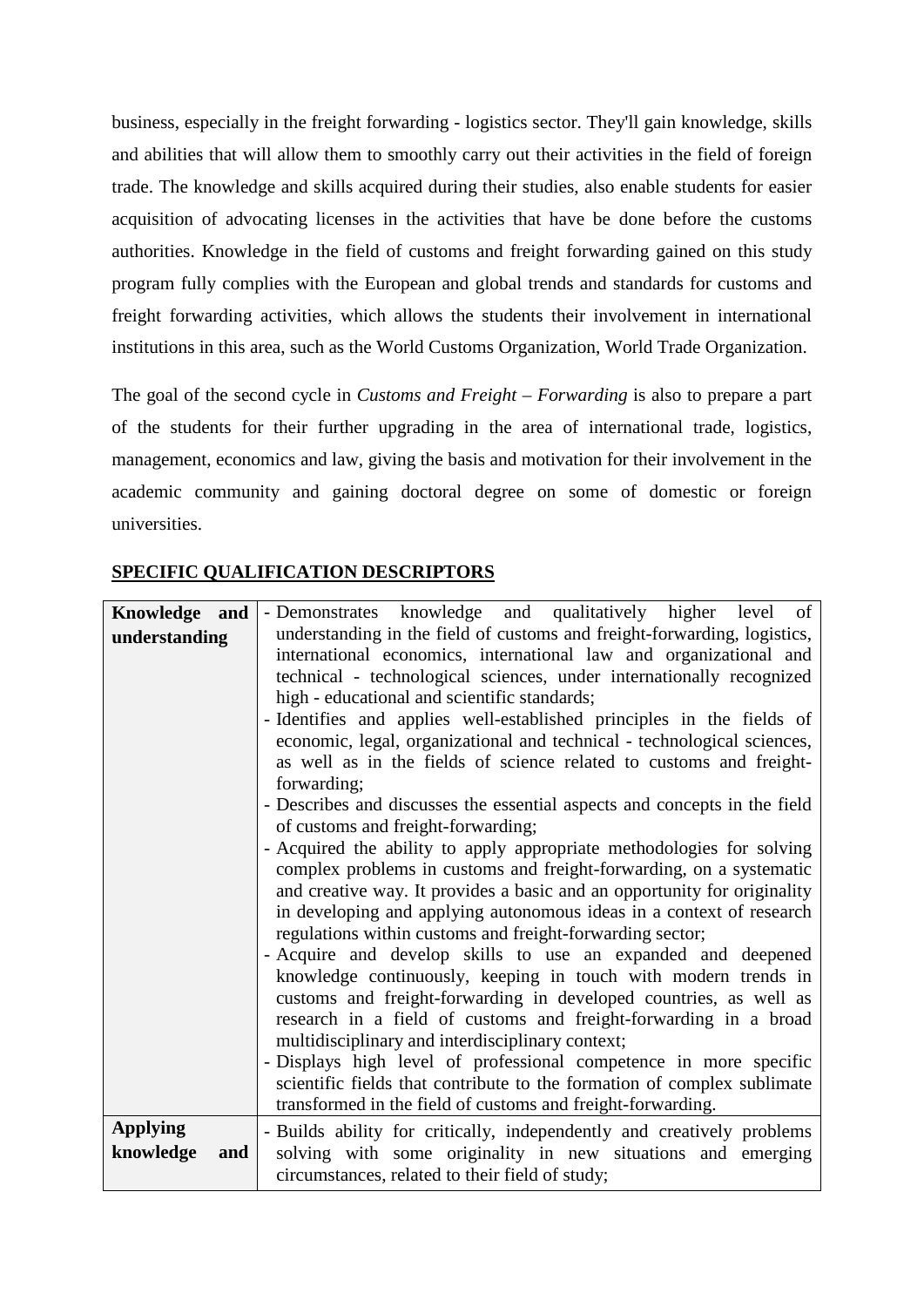| understanding          | - Determine and analyze the processes, methods and results in the field                                                                           |
|------------------------|---------------------------------------------------------------------------------------------------------------------------------------------------|
|                        | of customs and freight – forwarding;                                                                                                              |
|                        | - Locate, formulate and solve complex and multidimensional problems                                                                               |
|                        | in the area of customs and freight – forwarding, using already                                                                                    |
|                        | established methods and acquired knowledge;                                                                                                       |
|                        | - Builds skills for competently involvement in the labor market in the                                                                            |
|                        | country and abroad.                                                                                                                               |
| <b>Making</b>          | - Collect, analyze and present information from the relevant data                                                                                 |
| judgment               | available in the field of customs and freight – forwarding;                                                                                       |
|                        | - Acquires the ability to synthesize and integrate knowledge in the field                                                                         |
|                        | of customs and freight – forwarding;                                                                                                              |
|                        | - Acquires the ability to systematically and creatively deal with complex                                                                         |
|                        | issues, make sound judgments, even with incomplete or limited                                                                                     |
|                        | information, which includes personal, social and ethical responsibilities                                                                         |
|                        | in the application of their knowledge and judgments;                                                                                              |
|                        | - Acquires capacity for assessment and selection of scientific theories,                                                                          |
|                        | methodologies, tools, and developed skills in the subject areas, and                                                                              |
|                        | establish a new analysis and solutions on a scientific basis and related<br>to different spheres of customs and freight – forwarding sector;      |
|                        | - Combines theory and practice in order to solve complex problems in                                                                              |
|                        | the field of customs and freight - forwarding, and explain the reasons                                                                            |
|                        | for the selection of appropriate solutions.                                                                                                       |
| Communication          | effectively<br>- Communicate<br>through written<br>and<br>reports<br>oral                                                                         |
| skills                 | presentations, using expert terminology and technical language;                                                                                   |
|                        | - Acquired the ability to communicate their conclusions<br>and                                                                                    |
|                        | recommendations with clear and unambiguous explanation or rationale                                                                               |
|                        | underpinning of the conclusions and recommendations, to both                                                                                      |
|                        | professional and unskilled persons;                                                                                                               |
|                        | - Acquire skills for analytical and critical thinking, entrepreneurial skills                                                                     |
|                        | and risk assessment skills, skills for planning and decision-making,                                                                              |
|                        | skills in leadership, skills for management with business entities in the                                                                         |
|                        | field of freight - forwarding and logistics, management, strategic                                                                                |
|                        | thinking and activities forecasting;                                                                                                              |
|                        | - Shares and discusses concepts and ideas in the field of customs and                                                                             |
|                        | freight - forwarding, as well with the professional community and also                                                                            |
|                        | with the entire public society;                                                                                                                   |
|                        | - He/she is capable for teamwork and active cooperation within the                                                                                |
|                        | group, by sharing responsibilities and tasks.                                                                                                     |
| <b>Learning skills</b> | - Developing personal need for building further knowledge and skills for<br>independent and autonomous action, both institutionally and in social |
|                        | terms;                                                                                                                                            |
|                        | - Taking responsibility for permanent professional development and                                                                                |
|                        | training in the field, but also in other activities that make interactions                                                                        |
|                        | with customs and freight - forwarding;                                                                                                            |
|                        | - Take initiative to identify needs for further professional advancement                                                                          |
|                        | with a high degree of autonomy in decision making;                                                                                                |
|                        | - Regularly follow the latest scientific developments in the field of                                                                             |
|                        | customs and freight - forwarding, such as scientific papers and journals,                                                                         |
|                        | and participation in seminars and conferences.                                                                                                    |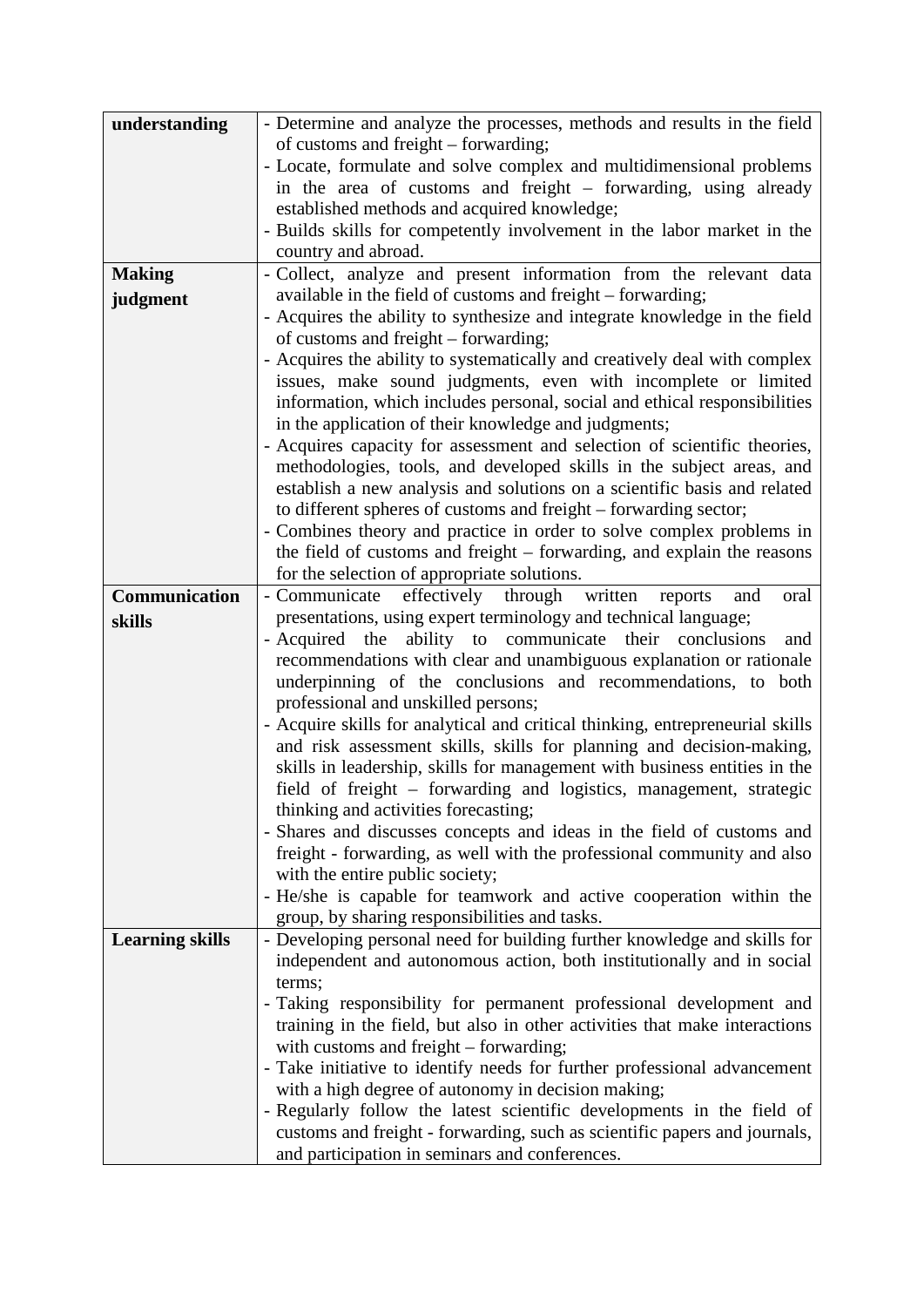#### **List courses arranged**

**Semester 9**

#### **Mandatory courses**

#### *Customs modernization (10 credits)*

Gaining knowledge on trade facilitation in Customs.

#### *Customs legislation (10 credits)*

Objective of this course is students to gain knowledge of the customs legislation of the Republic of Macedonia as well as knowledge of the customs legislation of the EU.

### *Contemporary Freight forwarding and Logistic operations (10 credits)*

Main objective of the subjects is students to acquire knowledge concerning characteristics of freight forwarding and logistic operations as well as contemporary methods and techniques of operating in international trade and freight forwarding. Students are provided with theoretical knowledge that can be used as a base for further scientific researches in the field or can be practically implemented in developing national strategies for improving competitive advantages in trade logistic sector.

#### **Semester 10**

#### **Elective courses**

#### *World Trade Organization (6 credits)*

The purpose of this course is the students gain knowledge in the area of the multilateral trading system, embodied in the agreements of the World Trade Organization.

#### *Free trade zones (6 credits)*

Purpose of studying this subject is that students to gain knowledge concerning the characteristics and concept of operations of free economic zones, and to determine the methods for studying the economic effects and the impact of free zones on the national economy development.

#### *Customs protection of the intellectual property (6 credits)*

Objective of this is students to gain knowledge about intellectual property rights and the role of Customs administration in these process.

#### *Customs procedures (6 credits)*

Study programme has two parts. The aim is, students beside knowing theoretical preconditions and knowledge for different customs procedures, as precondition for easier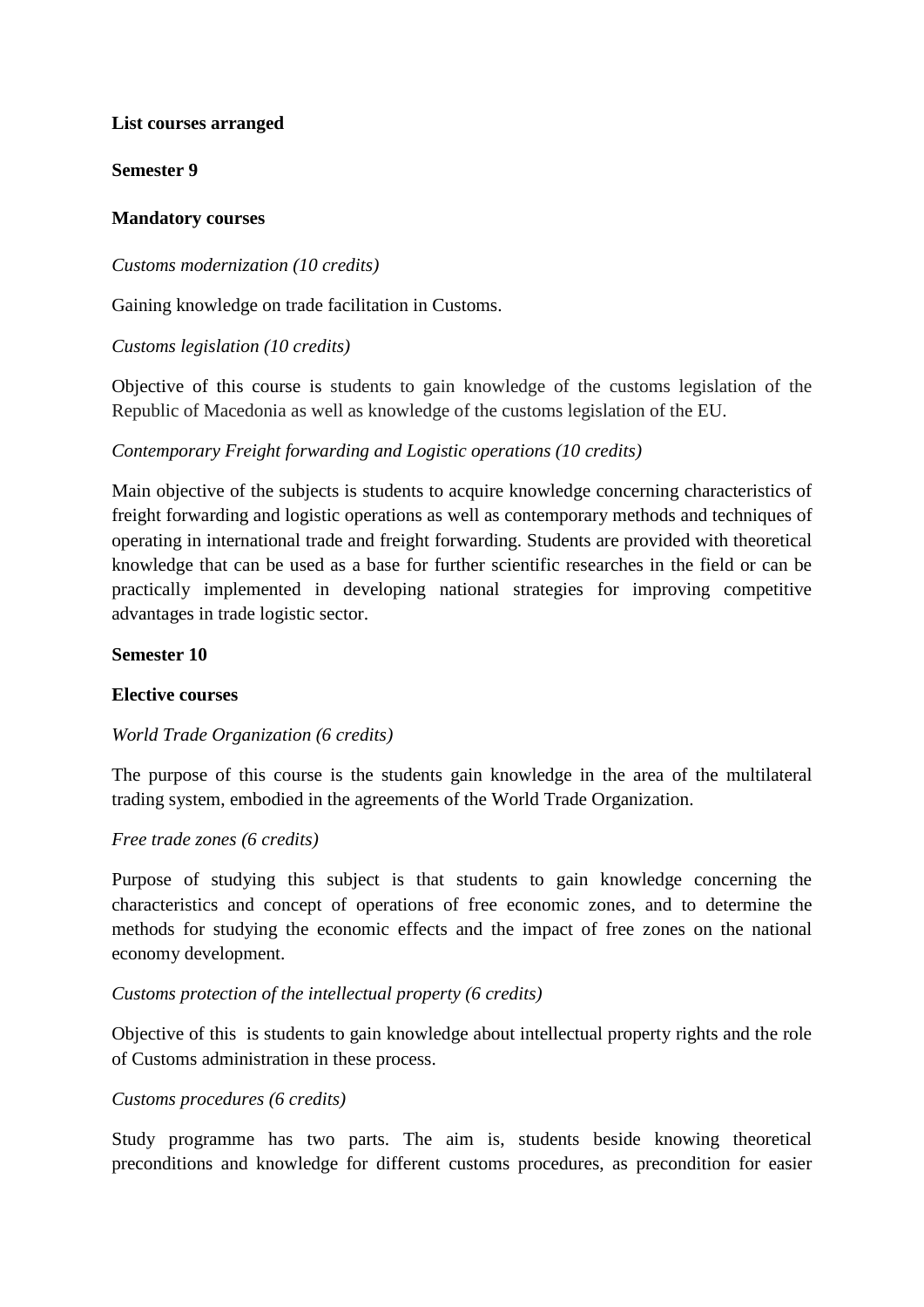functioning of turnover, then its different aspects, accenting of law characteristics, knowing of practical approaches and challenges, to know and note, giving directions what could be improved through different regulative and in which segments, and through cooperation with competent institutions. Knowing and more elaborating of law aspects of customs procedure, its duration, decisions, instruments, different law remedies, execution, and administrative dispute.

#### *Customs crimes (6 credits)*

The aim of this subject is gaining of appropriate theoretical and applicative knowledge from the field of customs crimes, typical customs crimes, and others complementary crimes. Analyze of customs crime activities, Detection of customs crimes, Penal and Tort procedure for responsibility and issuing penalties and sentences to offenders of crimes and role of customs administration in criminal procedure.

### *Business Logistics (6 credits)*

The purpose of the study of this discipline is to provide students knowledge about business logistics and logistics systems especially in the services sector - customs and forwarding, to recognize the elements of logistics systems and participants in logistic processes, know the characteristics of the organization and management of logistics systems especially in the sphere of customs-forwarding services. Students should be able to analyze and detect problems in organization and management of logistics systems.

To solve cases of integrated logistics systems and apply the regulations in the practice of management of logistics systems.

### *International business (6 credits)*

Purpose of the study on this subject is students to gain knowledge of international business, as a very complex activity, that enforces a high degree of knowledge and skill in concluding of business transactions in order to to minimize the risks in their realization.

#### *International customs conventions and institutions (6 credits)*

The goal is to help students get the basic knowledge about the operation, content, organizational structure, principles, goals and objectives of international customs conventions as well as the functioning of the institutions in this area.

#### *Management in freight forwarding (6 credits)*

The purpose of the program management in the forwarding business students of second cycle of the Department of Customs and forwarding to deepen their acquired knowledge about basic aspects of management as universal process with specific skills that managers in the freight companies must possess and develop to successfully to manage activities performed in these organizations. Through this program students will receive theoretical knowledge about the specifics of managerial positions in the forwarding operation with an emphasis on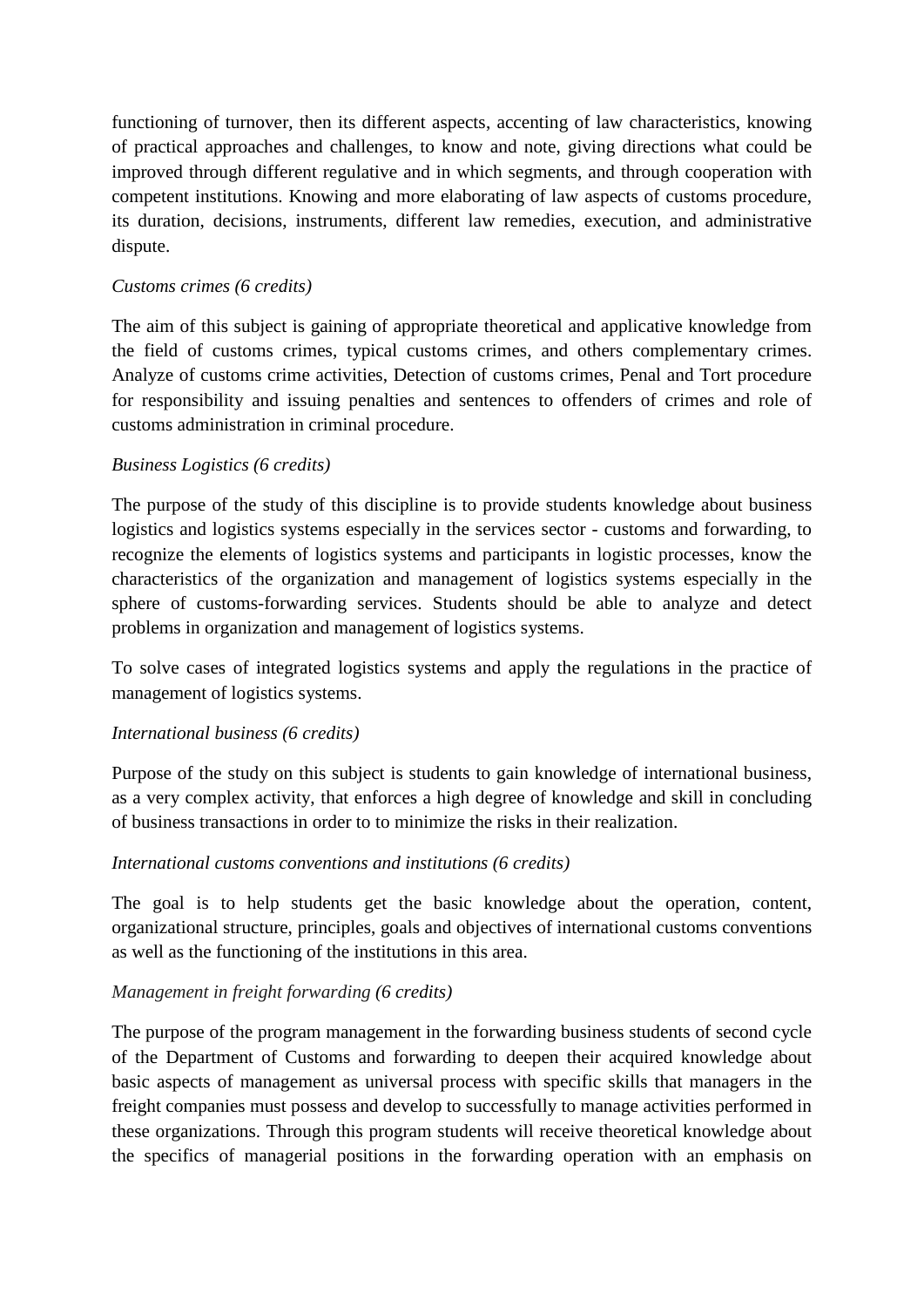planning activities, leadership, motivation of employees, the establishment of good relations and communication control.

# *Technological characteristics of the goods during transport (6 credits)*

Introducing students to the features and characteristics of the transport of goods. Learning the ways of packaging, storage and transport of certain types of goods and prepare them for transport.

# *Research Methodology (6 credits)*

Students from the second cycle of studies to gain knowledge of the methodological approach in scientific research and be able to independently apply the complex and different methods in modern science there, which will enable scientific literature to find solutions to certain phenomena and magnitudes and their conditionality and mutual connection.

### *Insurance in the international trade (6 credits)*

After completing this course students should have knowledge in the following areas: \*to get acquainted with deepened and more advanced comprehension in the area of insurance in the international trade.

### *Тax Accounting (6 credits)*

After having completed this course, students should have knowledge of the following areas:

- To know the main types of taxes;
- To know the basics of tax accounting;
- To understand the functions and importance of tax accounting

### *Capital and Risk (6 credits)*

The starting point and goal in the analysis that are elaborated in the curriculum refers to the distinction of basic concepts such as risk, certainty, uncertainty, chance, a coincidence, probability and the similar to them. But in trying for their theoretical distinction we are coming to the thesis that their conceptual determination and appropriate classification is absolutely insufficient in overcoming barriers in business operations of the economic entities and lives of ordinary people, arising from uncertainties that are include in the future, and that the main purpose and the reason for their study is to find ways for that they adequately be treated, i.e. to be adequately managed.

Accepting it as an axiom the fact that the risk exists, the challenge facing the study of this issue is to examine a number of existing theoretical research and practical experience of risk management, and to propose some theoretically - logical and possible strategies for dealing with risks. So, the risks are an integral part of life of each person and an element in the operations of each economic entity, they cannot be avoided, hence pure logic suggests that a ways and methods to live with them have to be found.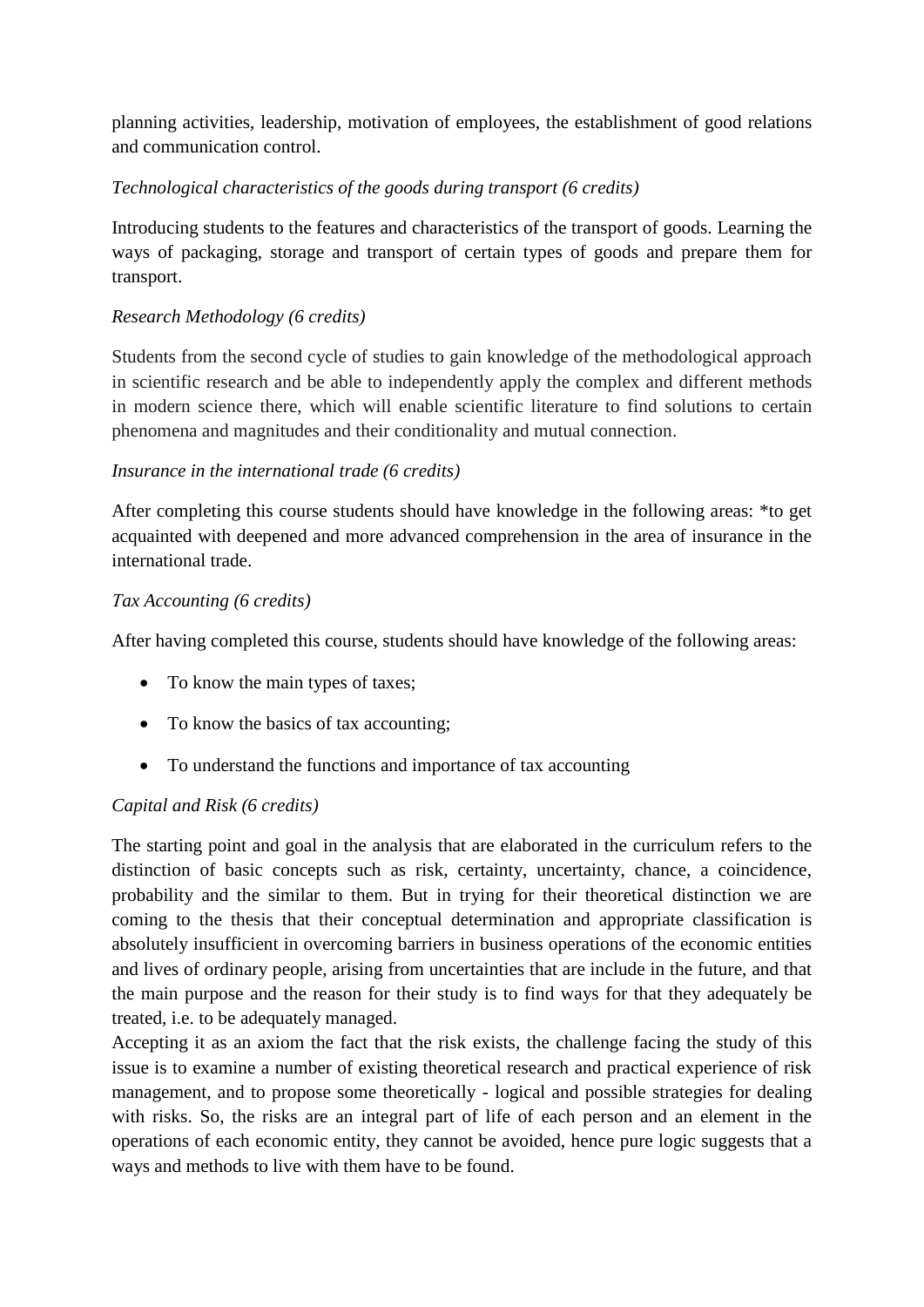#### *Financial Investment Management (6 credits)*

The starting point and objective in the analysis covered in the curriculum refers to understanding fundamental questions regarding the issue of financial and investment decisions. The mentioned course financial and investment management is drafted to provide theoretical and applied knowledge in the field of financial reporting, financial analysis and financial planning, financial instruments and manner of trading with securities. Students have the opportunity to learn about the process of equity investments and management projects, particularly investment projects. With the successful overcoming the instruments in the domain of economic and financial analysis of investment projects, students as future managers should be able to take a real investment decision. Particular attention is paid to the preparation of investment studies, especially the economic elaborate, assessment and selection of investment projects and analysis of the risks associated with investing

#### *Financial transactions (6 credits)*

Introduction with technic and technology of payment (financial) transactions. The main objective is to master skills and technics of operation financial transactions (payment operations) as a part of financial system, bath, internal and foreign payment operation and respectively payment systems who facilitate its – institutionary and functionally. Microeconomic aspects of financial transaction's costs.

#### *Risk Management (6 credits)*

The goal of the course on *Risk Management* is that students learn the importance of managing the risks, the objective nature of the risks, types of risks and risks exposure, and the process of managing certain risk types. If we ever thought that the operation risks are tied exclusively on financial categories and financial aspects of the operations, the modern approach on Risk Management requires a broader view. In fact, because of the extension of complexity of business activities, globalization, internationalization, international competition and many other internal and external factors, risks and managing them is a question that applies to all aspects that directly or indirectly may have a negative impact on operations. Uncertainty on which is exposed every business action is the essential point that requires study of risks, their measurement and quantification of the probability for their occurrence.

By studying the subject named as *Risk Management*, students will acquire the following competencies:

- Recognizing the need and importance of managing risks;
- Detecting the factors that determine the effectiveness of risk management;
- Developing skills and knowledge for the quantification of the risk return ratio;
- Mastering the existing Risk Management strategies and developing the ability for skillfully combine them;
- Developing skills for Risk Management;
- Acquisition of practical and applicable knowledge for the analysis of risk exposure, anticipating potential risks and methods and procedures to manage them.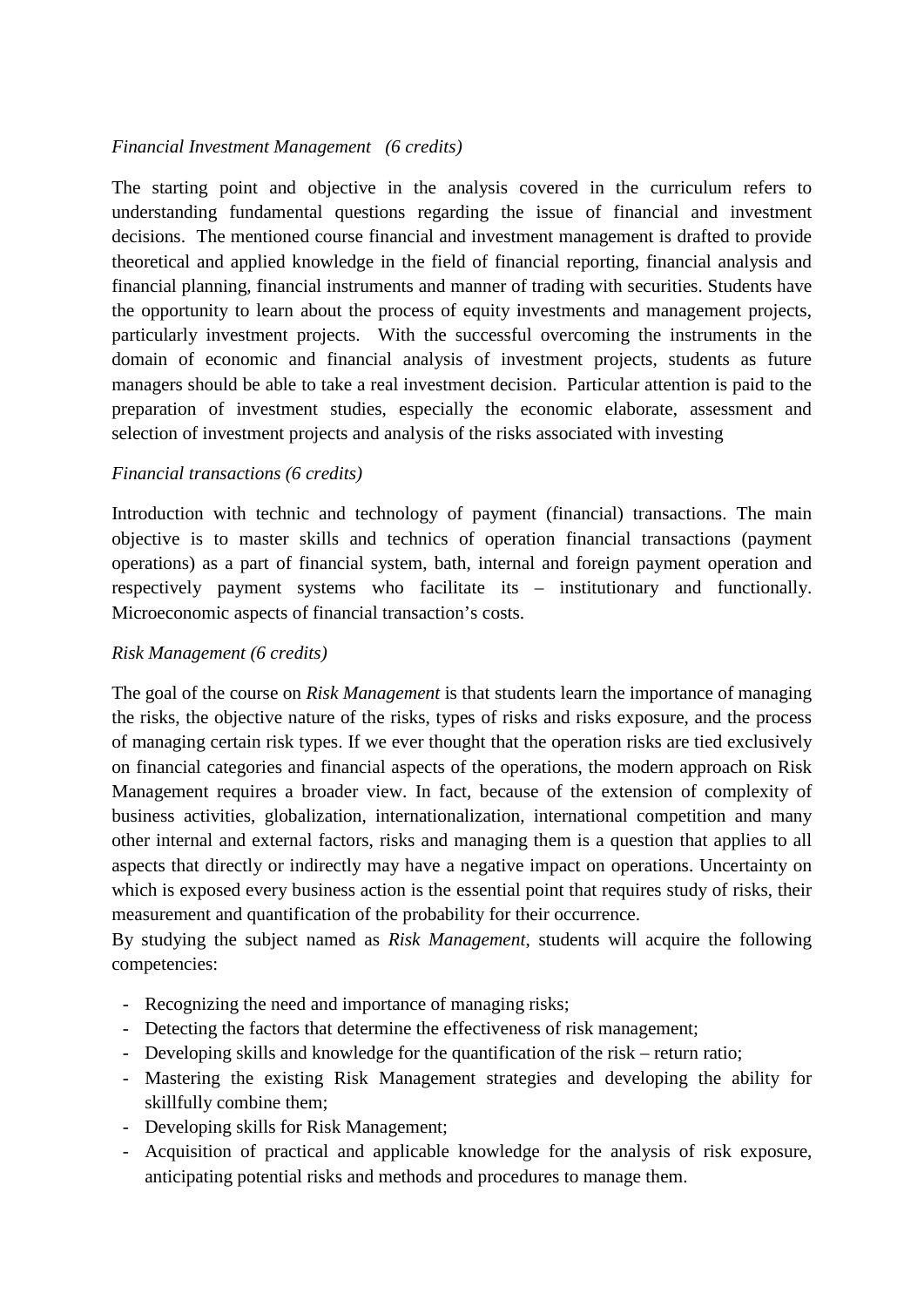#### *Contemporary financial systems (6 credits)*

After studding these course users should be dispose knowledge about:

- The role of financial system in the economy: what a financial system consists of; who uses it and for what purposes; why the performance of the financial system is relevant to the rest of the economy.
- How financial systems differ; the different roles played by deposit and non-deposit intermediaries; the different risks faced by everyone financial instrument.
- Understand the theory of money, banking and finance.

# *Business Psychology (6 credits)*

Get closer to the trends in the business Psychology, filtering the basic aspect - business psychology, offering tested principles, Managers education for psychological potentijals and productivity. Techniques and strategies of successful operation.

### *Marketing research (6 credits)*

This course allows students to see the significance of information when making business decisions as well as to study the the entire process of collecting, processing and analyzing data that are informative input in business decision.

#### *E – Business (6 credits)*

The aim of this course is to familiarize students with the application of information technology in the operations of companies in the tourism industry. Special emphasis is placed on marketing of products and services offered by these companies, but with the help of modern information technologies.

### *Contemporary Tax Systems (6 credits)*

To gain detailled knowledge of tax systems that exist in the modern world through the comparative study of the tax systems in the EU Member States, the tax system of the United States and the tax systems of developing countries.

### *Project Management (6 credits)*

Upon completion of this course, the student will be able to: Implement the key steps involved in managing a project, Organize the project into manageable components, Successfully lead project teams and work with stakeholders, Use effective tools to oversee and monitor complex projects, Develop project budgets and schedules, Bring complex projects to successful completion, Use Microsoft Project to create a project plan and monitor progress, Develop a comprehensive project plan which is ready for implementation, Analyze and apply lessons from other actual projects.